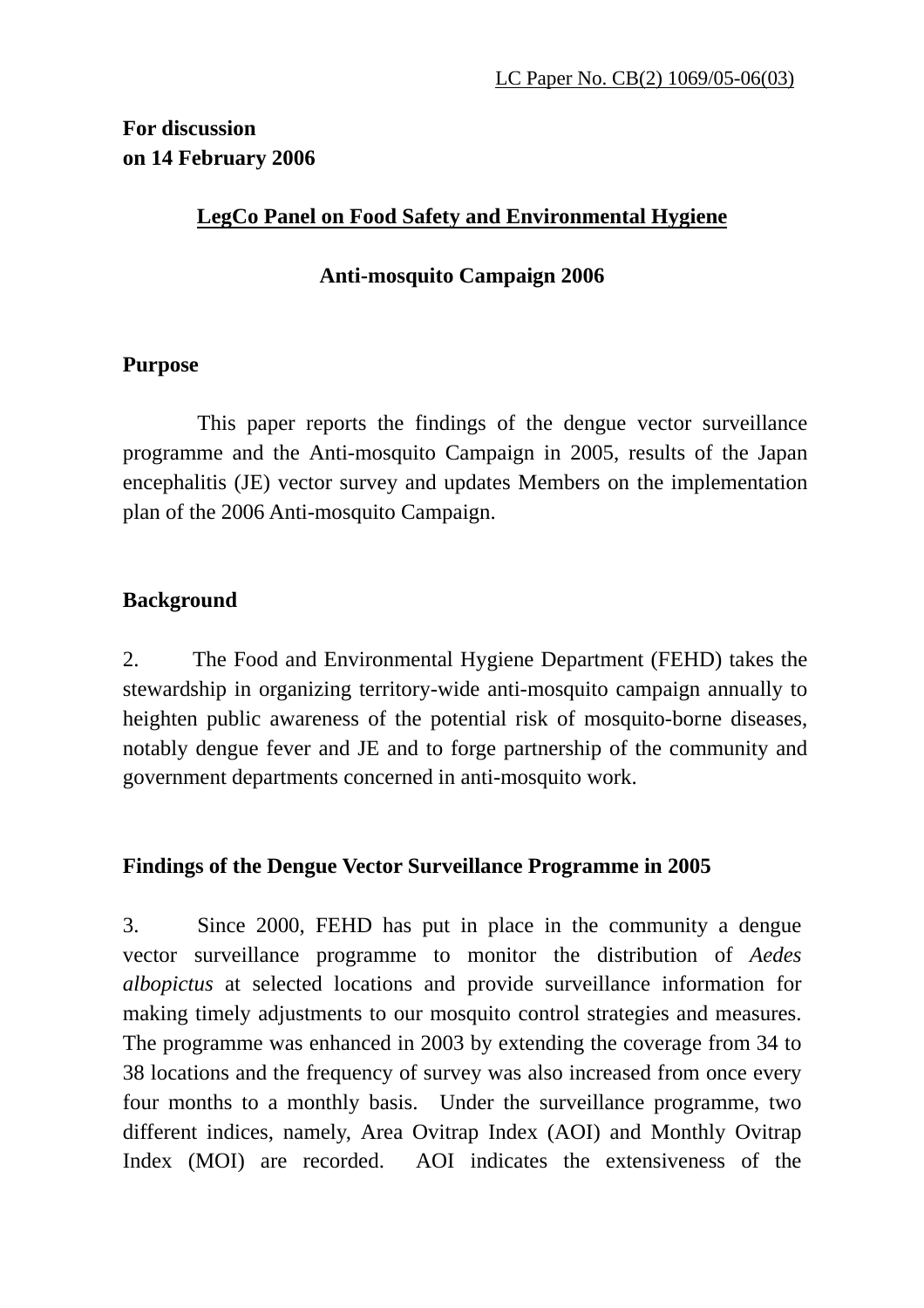distribution of Aedine mosquitoes in the surveyed area while the MOI is the average of all AOIs of the same month, which reflects the distribution and activity of *Aedes albopictus* in the whole territory. The AOIs are uploaded to the Geographic Information Hub of the Lands Department where relevant government departments can acquire the latest value of the ovitrap index recorded and take appropriate mosquito control actions accordingly. The indices are also announced each month through FEHD's website and press release to arouse public awareness of the situation of mosquito breeding in respective districts and to enlist community participation in mosquito control work. As port areas are important strategic locations vulnerable to the introduction of dengue virus from neighbouring areas, the programme was further enhanced in 2004. A Monthly Port Ovitrap Index (MPOI) is enumerated to indicate the overall situation of mosquito breeding in 30 port areas.

4. The MOIs recorded for the year of 2005 and the average in the past five years are shown in **Appendix 1**. With concerted efforts of various government departments and the public at large, the MOIs in 2005 were kept at a very low level throughout the year. In fact, the MOIs for 2005 were the lowest since the survey was launched in 2000. The MOI reached the highest of 13.2% in June, which was much lower than the highest average (28.6%) in the past five years. The highest AOI (**Appendix 2**) was 39.2% which was obtained in June 2005 at Tai Po North.

5. The Port Monthly Ovitrap Index  $(PMOI)^1$  throughout 2005 was not high (**Appendix 3**). The highest POI of 8.3% was recorded in Railway Cargoes Handling Area in the months of May and June, which gradually decreased to 0% in November. The POIs of Cross Boundary Ferry Piers remained at zero throughout the whole year.

 $\overline{a}$ 

<sup>&</sup>lt;sup>1</sup> The Port Monthly Ovitrap Index (PMOI) is enumerated to indicate the overall situation of mosquito breeding in the seven groups of port areas, namely, Airport, Public Cargo Working Areas, Private Cargo Handling Areas, Cross Boundary Ferry Piers, Cross Boundary Check Points on Land, Container Terminals and Rail Cargo Handling Area.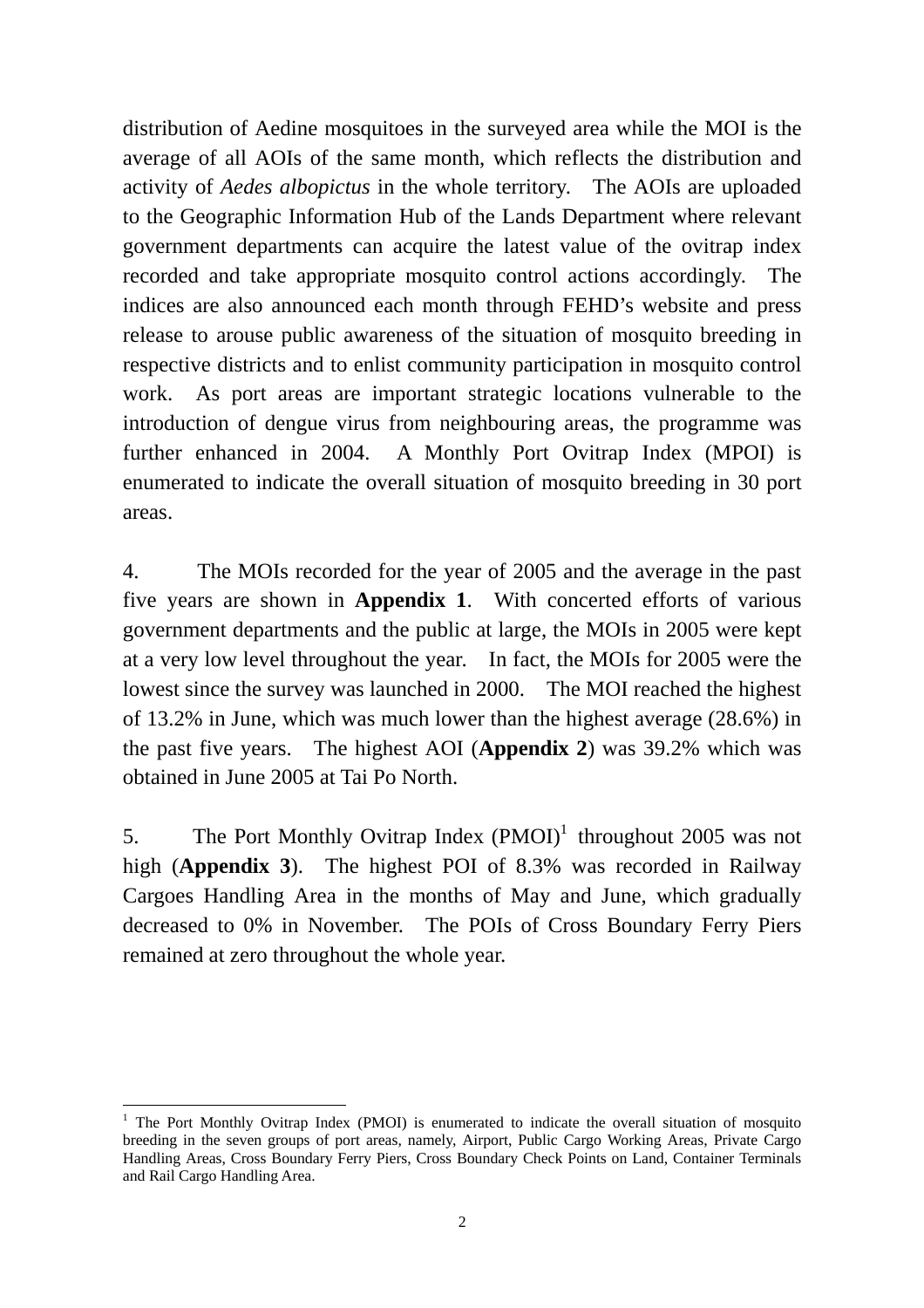## **Anti-mosquito Campaign 2005**

6. The Anti-mosquito Campaign for 2005 aimed to heighten public awareness on the potential risk of dengue fever and JE, encourage community participation and forge close partnership of government departments concerned, and eliminate breeding sites for the vector mosquitoes. During the Campaign, anti-mosquito messages, particularly JE and dengue fever vector prevention and control, were promulgated through different channels to the public, and the community was encouraged to participate. District pest control staff of FEHD organized working programmes to inspect target areas and black spots and eliminated and treated breeding or potential breeding places identified. In 2005, about 580,000 inspections were made by FEHD staff, over 52,000 mosquito breeding places were eliminated. The effectiveness of the Campaign was well reflected by the low AOIs readings of 2005.

## **JE Vector Survey**

7. Between October 2004 and October 2005, FEHD conducted a territory-wide JE vector survey to map out the vector distribution and detect the presence of JE virus in local mosquito population. The results revealed that adults and/or larvae *Culex tritaeniorhynchus* were commonly found throughout the territory, including both rural and urban areas. Other potential vectors of JE were not detected in the survey. Despite the wide availability of *Culex tritaeniorhynchus*, the detection of JE virus is not common. Amongst the 180 batches of adult *Culex tritaeniorhynchus* sent for laboratory tests, only five batches were found positive for the JE virus. The five batches of samples were all collected in Yuen Long, where pig farms and migratory birds, which are known hosts of the disease, were commonly found. FEHD has stepped up the anti-mosquito actions in areas where *Culex tritaeniorhynchus* was found. The survey concludes that no parts of Hong Kong are considered to be high risk areas for the transmission of JE.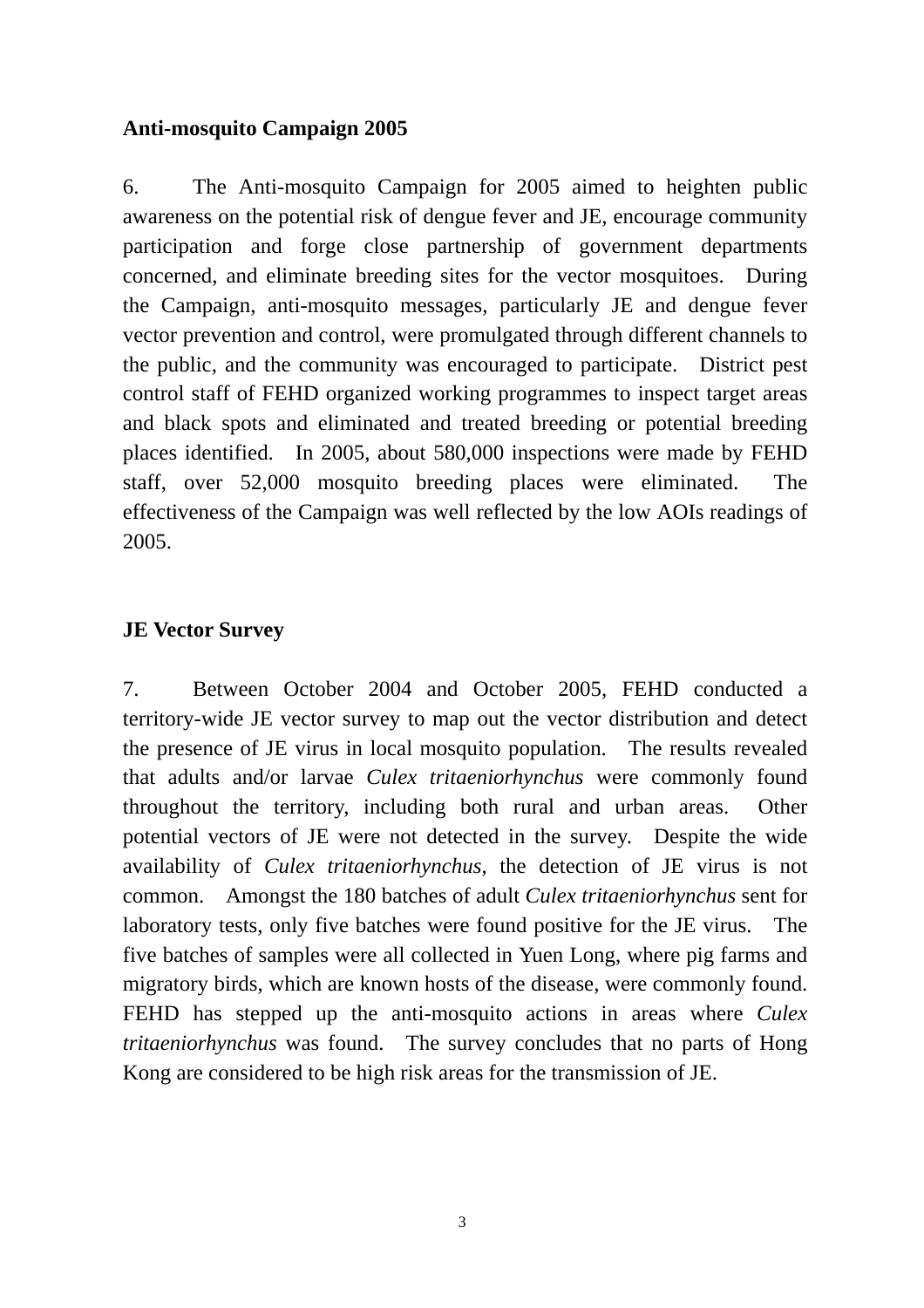8. With increasing awareness of the local population on the risk of dengue fever and concerted anti-mosquito actions of all parties, there were 31 imported dengue fever cases reported in 2005, which was the same as the figure reported in 2004. No local dengue fever case was reported. The number of JE cases reduced from five local cases in 2004 to two cases (one local, one imported) in 2005.

#### **Anti-mosquito Campaign 2006**

9. To heighten public awareness and encourage community participation, the Anti-mosquito Campaign 2006 will be implemented in three phases under the banner of "Beware of JE and Dengue Fever. Act Now!" as follows:

- Phase 1: from 27 February 2006 to 25 March 2006, lasting for a period of four weeks
- Phase 2: from 24 April 2006 to 30 June 2006, lasting for a period of ten weeks
- Phase 3: from 14 August 2006 to 7 October 2006, lasting for a period of eight weeks

10. Control measures and publicity efforts will be stepped up in the whole territory during the campaign period, supplementing the regular inspection and enforcement works carried out by district pest control staff. All identified breeding places and potential breeding places for the vector mosquitoes will be treated. Black spots identified by district pest control staff will also be covered while routine work is maintained. Special attention will be paid to areas in close proximity to human residence, schools, construction sites, public housing estates, hospitals, illegal cultivation sites, waterfront public and private cargo working areas, boundary control points, typhoon shelters and piers.

11. Anti-mosquito messages will be promulgated through different channels including Announcement of Public Interests on radio and television, VCD, exhibitions, talks, and publicity materials e.g. posters, leaflets, banners,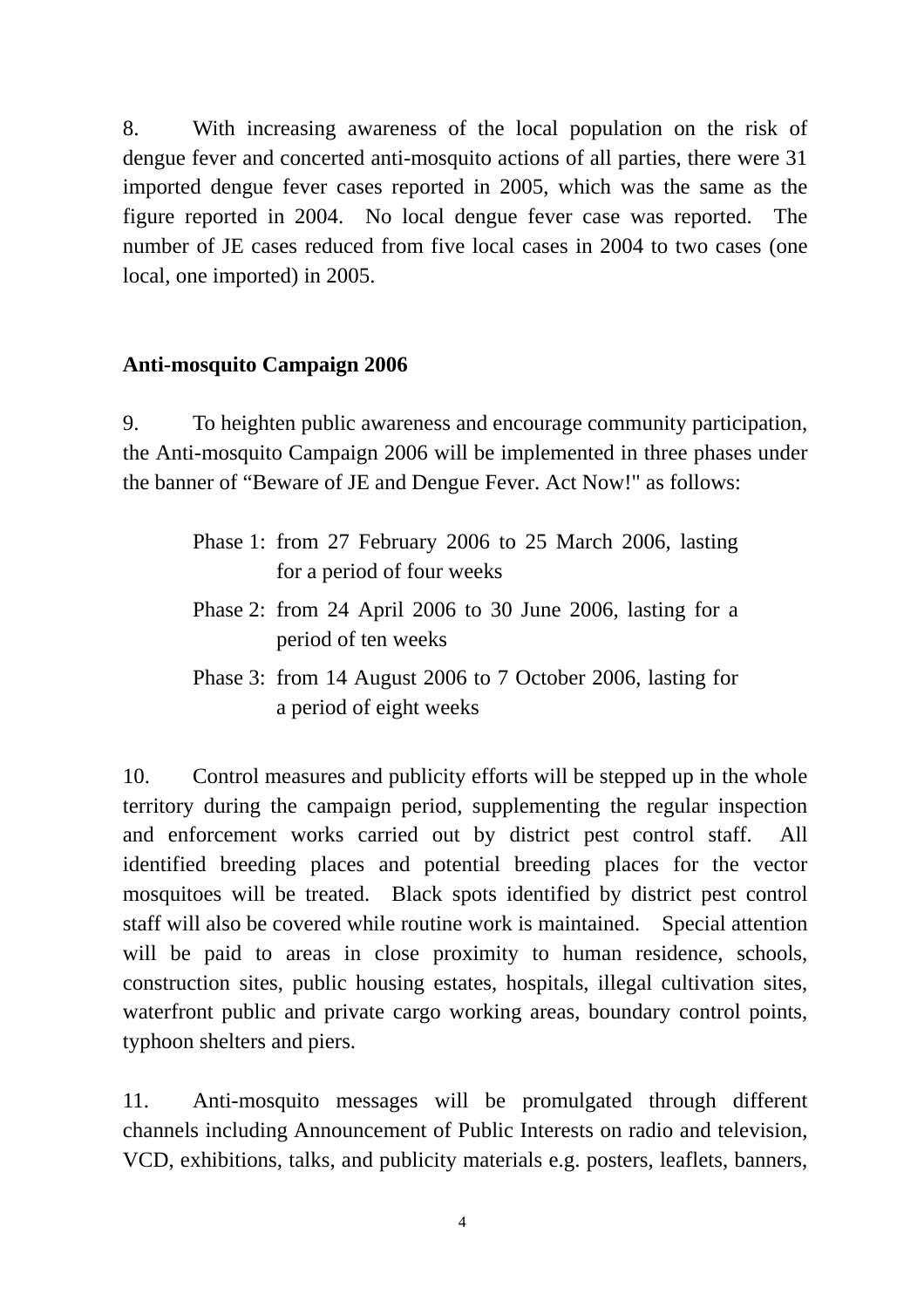etc. Relevant government departments, namely the Education and Manpower Bureau, Architectural Services Department, Agriculture, Fisheries and Conservation Department, Correctional Services Department, Environmental Protection Department, Department of Health, Home Affairs Department, Housing Department, Highways Department, Immigration Department, Labour Department, Lands Department, Leisure and Cultural Services Department, Marine Department, Social Welfare Department and Water Services Department will also play an active role in the campaign through eliminating mosquito problems in places under their charge and soliciting community support for the campaign through their networks. District Councils will also be invited to participate in the Campaign and large-scale thematic operations.

### **Advice Sought**

- 12. Members are invited to note and comment on
	- (a) the findings of the dengue vector surveillance programme in 2005 (paragraphs  $3 - 5$ );
	- (b) the results of Anti-mosquito Campaign 2005 (paragraph 6);
	- (c) the findings of JE vector survey (paragraph 7); and
	- (d) the Anti-mosquito Campaign 2006 (paragraphs 9 to 11).

# **Health, Welfare and Food Bureau Food and Environmental Hygiene Department February 2006**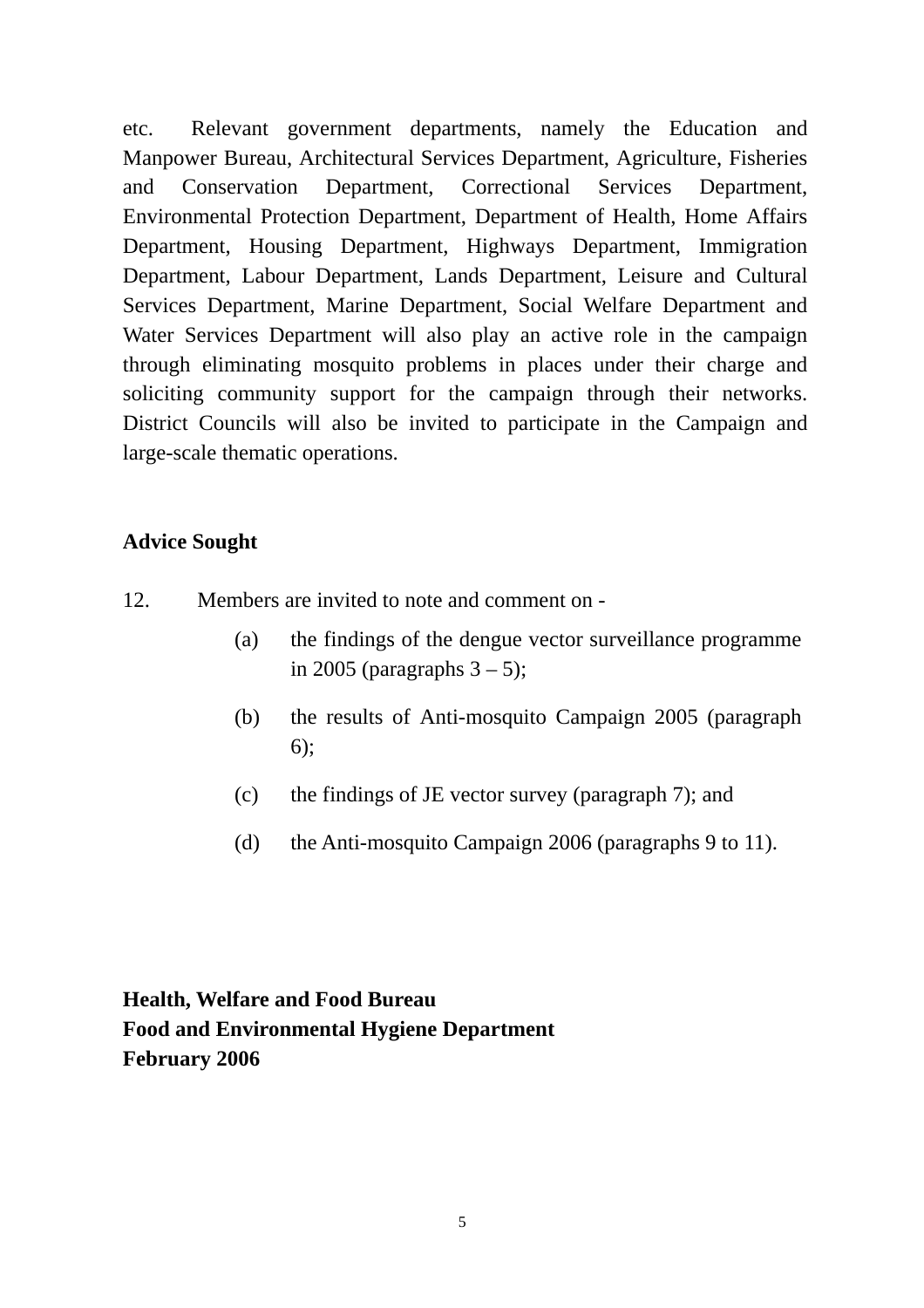**Community Ovitrap Index - 2005**

# **Appendix 1**

|                                     | <b>Locations</b>               | Jan  | Feb  | Mar  | Apr   | <b>May</b> | Jun   | Jul   | Aug   | <b>Sept</b> | Oct  | <b>Nov</b> | <b>Dec</b> |
|-------------------------------------|--------------------------------|------|------|------|-------|------------|-------|-------|-------|-------------|------|------------|------------|
| Hong Kong Island & Outlying Islands | Chai Wan West                  | 0.0% | 0.0% | 0.0% | 0.0%  | 0.0%       | 4.0%  | 9.6%  | 0.0%  | 2.0%        | 0.0% | 0.0%       | 0.0%       |
|                                     | Wan Chai North                 | 0.0% | 0.0% | 0.0% | 0.0%  | 9.8%       | 16.0% | 9.8%  | 8.7%  | 10.2%       | 8.9% | 2.0%       | 0.0%       |
|                                     | <b>Happy Valley</b>            | 0.0% | 0.0% | 0.0% | 0.0%  | 5.6%       | 5.5%  | 3.6%  | 5.5%  | 1.9%        | 1.9% | 0.0%       | 0.0%       |
|                                     | Sheung Wan                     | 0.0% | 0.0% | 0.0% | 0.0%  | 26.0%      | 32.1% | 3.9%  | 1.9%  | 4.3%        | 0.0% | 0.0%       | 0.0%       |
|                                     | <b>Kennedy Town</b>            | 0.0% | 0.0% | 0.0% | 0.0%  | 19.2%      | 26.9% | 2.0%  | 0.0%  | 3.8%        | 1.9% | 0.0%       | 0.0%       |
|                                     | North Point                    | 0.0% | 0.0% | 0.0% | 1.9%  | 1.9%       | 3.8%  | 6.1%  | 2.0%  | 2.0%        | 2.2% | 0.0%       | 0.0%       |
|                                     | Aberdeen and Ap<br>Lei<br>Chau | 0.0% | 0.0% | 0.0% | 6.7%  | 16.0%      | 2.1%  | 3.8%  | 0.0%  | 1.9%        | 0.0% | 0.0%       | 0.0%       |
|                                     | Pokfulam                       | 0.0% | 0.0% | 0.0% | 22.6% | 3.8%       | 3.6%  | 0.0%  | 0.0%  | 0.0%        | 0.0% | 0.0%       | 0.0%       |
|                                     | Cheung Chau                    | 0.0% | 0.0% | 0.0% | 0.0%  | 0.0%       | 2.8%  | 5.6%  | 5.7%  | 3.0%        | 0.0% | 0.0%       | 0.0%       |
|                                     | Tung Chung                     | 0.0% | 0.0% | 0.0% | 6.3%  | 20.0%      | 8.8%  | 5.9%  | 2.8%  | 22.9%       | 0.0% | 2.8%       | 0.0%       |
|                                     | Tsim Sha Tsui                  | 0.0% | 0.0% | 0.0% | 0.0%  | 9.4%       | 8.0%  | 3.9%  | 1.9%  | 2.1%        | 1.9% | 0.0%       | 0.0%       |
|                                     | Yau Ma Tei                     | 0.0% | 0.0% | 0.0% | 0.0%  | 17.3%      | 10.0% | 27.1% | 12.0% | 7.8%        | 9.3% | 4.1%       | 1.9%       |
|                                     | Lai Chi Kok                    | 0.0% | 0.0% | 0.0% | 0.0%  | 3.8%       | 3.8%  | 1.8%  | 0.0%  | 3.7%        | 0.0% | 0.0%       | 0.0%       |
|                                     | Sham Shui Po (East)            | 0.0% | 0.0% | 0.0% | 1.9%  | 13.0%      | 24.5% | 21.2% | 2.0%  | 11.5%       | 4.3% | 4.9%       | 0.0%       |
|                                     | Cheung Sha Wan                 | 0.0% | 0.0% | 0.0% | 3.8%  | 16.3%      | 19.6% | 13.2% | 12.3% | 0.0%        | 6.0% | 2.2%       | 0.0%       |
| Kowloon                             | Kowloon City North             | 0.0% | 0.0% | 0.0% | 0.0%  | 0.0%       | 3.7%  | 3.8%  | 0.0%  | 0.0%        | 2.0% | 0.0%       | 0.0%       |
|                                     | Ho Man Tin                     | 0.0% | 0.0% | 0.0% | 0.0%  | 7.7%       | 17.3% | 6.1%  | 6.1%  | 1.9%        | 0.0% | 2.3%       | 0.0%       |
|                                     | Wong Tai Sin Central           | 0.0% | 0.0% | 0.0% | 8.1%  | 28.8%      | 13.6% | 5.2%  | 5.1%  | 11.7%       | 5.2% | 3.4%       | 0.0%       |
|                                     | <b>Diamond Hill</b>            | 0.0% | 0.0% | 0.0% | 2.2%  | 12.8%      | 19.1% | 10.2% | 14.0% | 6.4%        | 8.3% | 4.3%       | 0.0%       |
|                                     | Kwun Tong Central              | 0.0% | 0.0% | 0.0% | 0.0%  | 0.0%       | 14.3% | 9.8%  | 3.5%  | 0.0%        | 5.4% | 2.1%       | 0.0%       |
|                                     | Lam Tin                        | 0.0% | 0.0% | 0.0% | 3.8%  | 21.2%      | 3.8%  | 11.1% | 2.0%  | 1.9%        | 2.0% | 0.0%       | 0.0%       |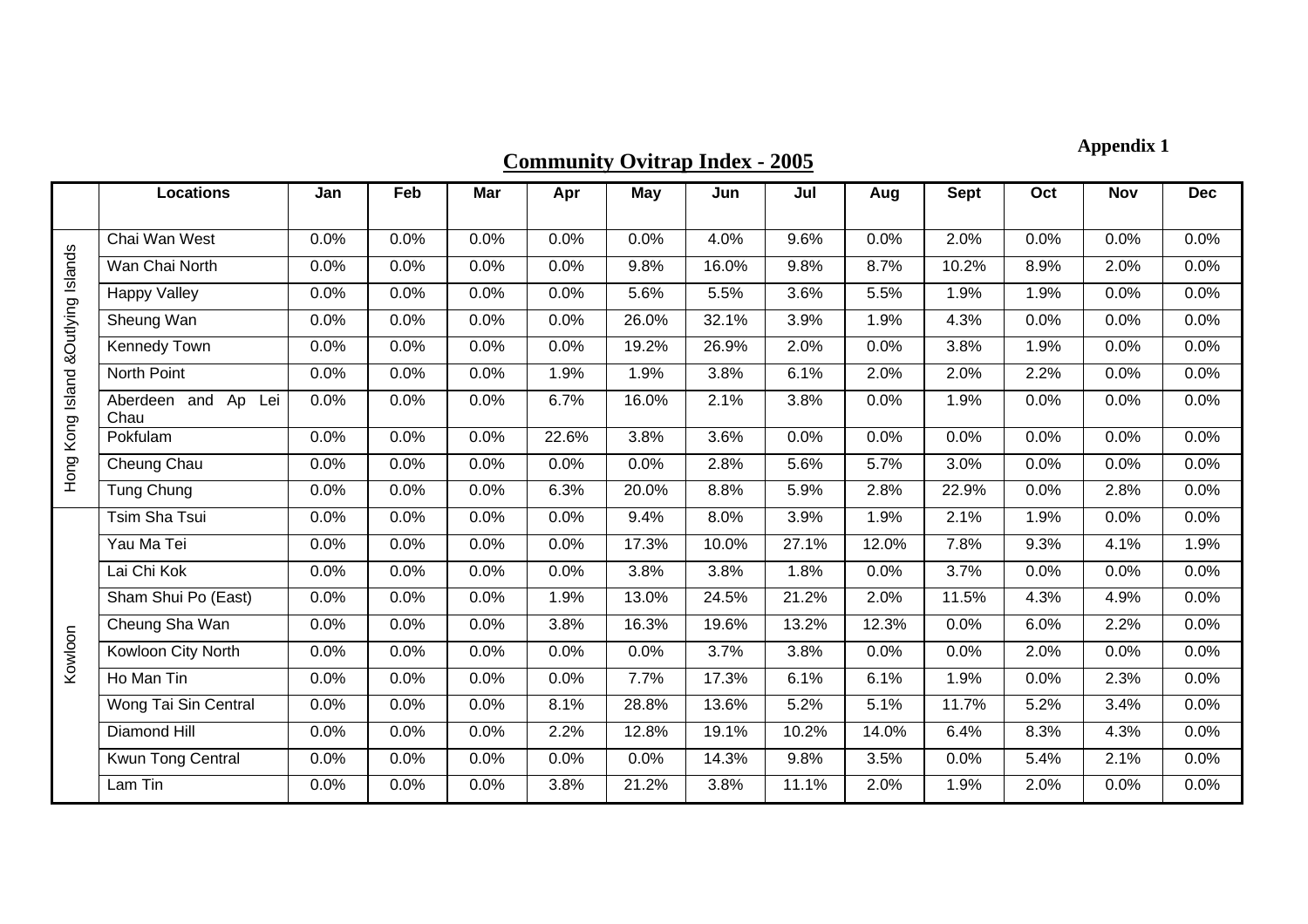|                                    | Tseung Kwan O  | 0.0% | 0.0% | 0.0% | 1.7%  | 1.7%  | 1.8%  | 3.3%  | 1.7% | 5.1% | 0.0%  | 0.0% | 0.0% |
|------------------------------------|----------------|------|------|------|-------|-------|-------|-------|------|------|-------|------|------|
| East<br>Territories<br>New         | Ma On Shan     | 0.0% | 0.0% | 0.0% | 0.0%  | 17.0% | 3.8%  | 0.0%  | 1.9% | 5.6% | 0.0%  | 0.0% | 0.0% |
|                                    | Lek Yuen       | 0.0% | 0.0% | 0.0% | 1.9%  | 3.8%  | 0.0%  | 0.0%  | 0.0% | 0.0% | 1.9%  | 0.0% | 0.0% |
|                                    | Tai Wai        | 0.0% | 0.0% | 0.0% | 19.2% | 28.8% | 7.7%  | 4.1%  | 9.8% | 7.5% | 0.0%  | 1.9% | 0.0% |
|                                    | Tai Po North   | 0.0% | 0.0% | 0.0% | 9.8%  | 4.0%  | 39.2% | 19.2% | 3.7% | 3.9% | 6.5%  | 4.3% | 2.0% |
|                                    | Fanling        | 0.0% | 0.0% | 0.0% | 11.3% | 17.3% | 38.9% | 16.4% | 3.7% | 9.6% | 13.7% | 1.9% | 0.0% |
|                                    | Sheung Shui    | 0.0% | 0.0% | 0.0% | 5.6%  | 3.8%  | 26.4% | 3.6%  | 0.0% | 1.9% | 0.0%  | 0.0% | 0.0% |
|                                    | Tin Shui Wai   | 0.0% | 0.0% | 0.0% | 8.9%  | 6.1%  | 9.6%  | 10.2% | 6.0% | 3.7% | 0.0%  | 0.0% | 0.0% |
|                                    | Yuen Kong      | 0.0% | 0.0% | 0.0% | 0.0%  | 8.0%  | 30.4% | 8.0%  | 4.3% | 0.0% | 0.0%  | 4.2% | 0.0% |
|                                    | Yuen Long Town | 0.0% | 0.0% | 0.0% | 10.0% | 2.0%  | 26.5% | 0.0%  | 4.2% | 2.0% | 0.0%  | 0.0% | 0.0% |
| West                               | Tuen Mun (S)   | 0.0% | 0.0% | 0.0% | 0.0%  | 11.1% | 13.5% | 13.7% | 0.0% | 1.9% | 2.0%  | 0.0% | 0.0% |
|                                    | Tuen Mun (N)   | 0.0% | 0.0% | 0.0% | 0.0%  | 5.8%  | 0.0%  | 1.9%  | 3.7% | 3.8% | 0.0%  | 0.0% | 0.0% |
|                                    | Tsuen Wan Town | 0.0% | 0.0% | 0.0% | 0.0%  | 5.2%  | 1.7%  | 1.7%  | 1.8% | 3.6% | 1.9%  | 0.0% | 0.0% |
| New Territories                    | Ma Wan         | 0.0% | 0.0% | 0.0% | 0.0%  | 17.4% | 12.0% | 8.3%  | 0.0% | 4.0% | 4.5%  | 0.0% | 0.0% |
|                                    | Kwai Chung     | 0.0% | 0.0% | 0.0% | 0.0%  | 10.0% | 13.7% | 10.4% | 4.3% | 6.1% | 7.0%  | 2.3% | 4.0% |
|                                    | Lai King       | 0.0% | 0.0% | 0.0% | 1.9%  | 5.9%  | 30.2% | 3.6%  | 1.9% | 7.5% | 2.0%  | 3.8% | 0.0% |
|                                    | Tsing Yi       | 0.0% | 0.0% | 0.0% | 0.0%  | 0.0%  | 10.5% | 7.0%  | 0.0% | 3.5% | 1.8%  | 3.6% | 0.0% |
| <b>Monthly Ovitrap Index (MOI)</b> |                | 0.0% | 0.0% | 0.0% | 3.4%  | 9.9%  | 13.2% | 7.0%  | 3.5% | 4.4% | 2.7%  | 1.3% | 0.2% |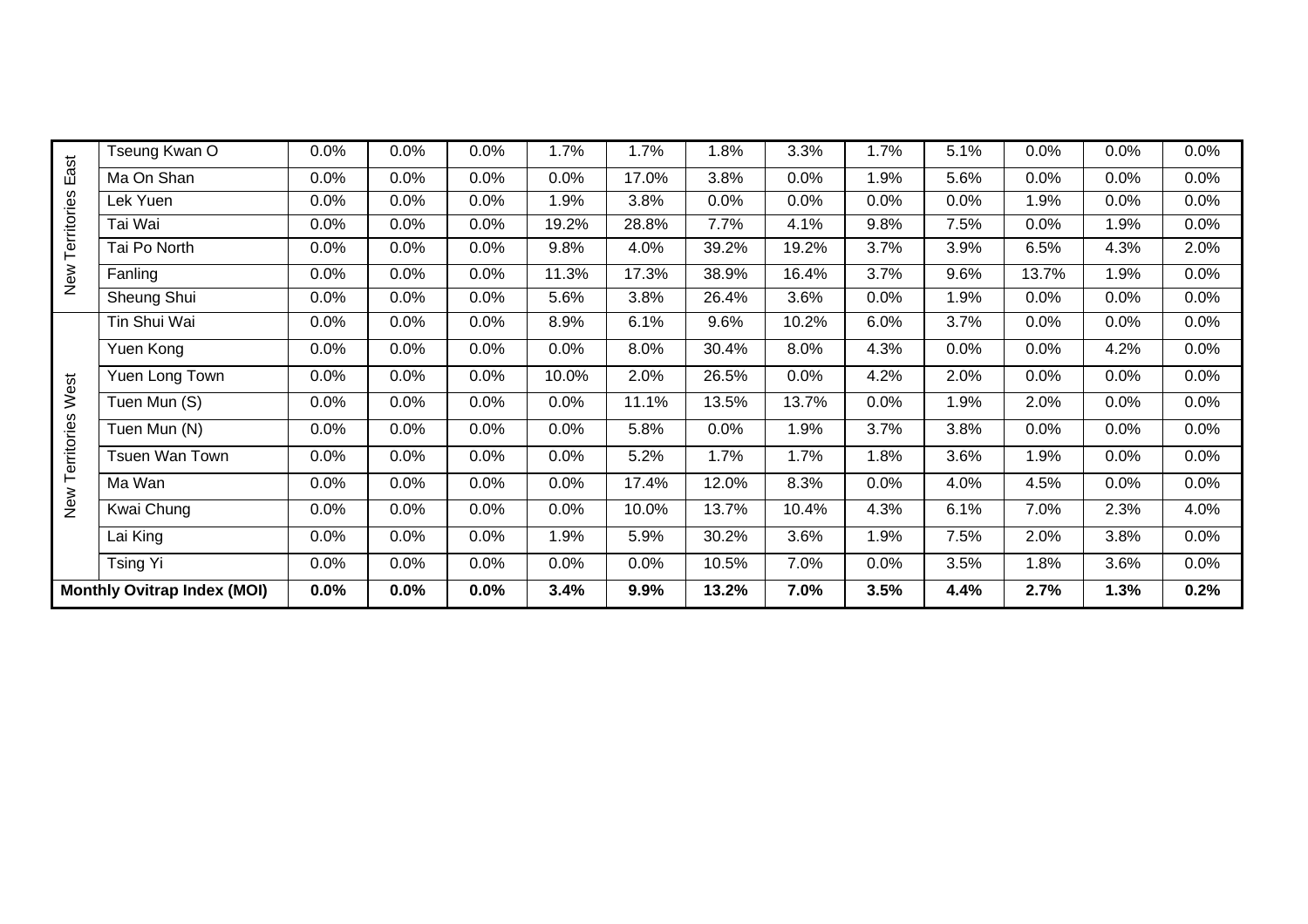**Appendix 2** 

# 2000-04年與2005年白紋伊蚊誘蚊產卵器指數比較 Comparison of Average Monthly Ovitrap Index (2000-04 and 2005)